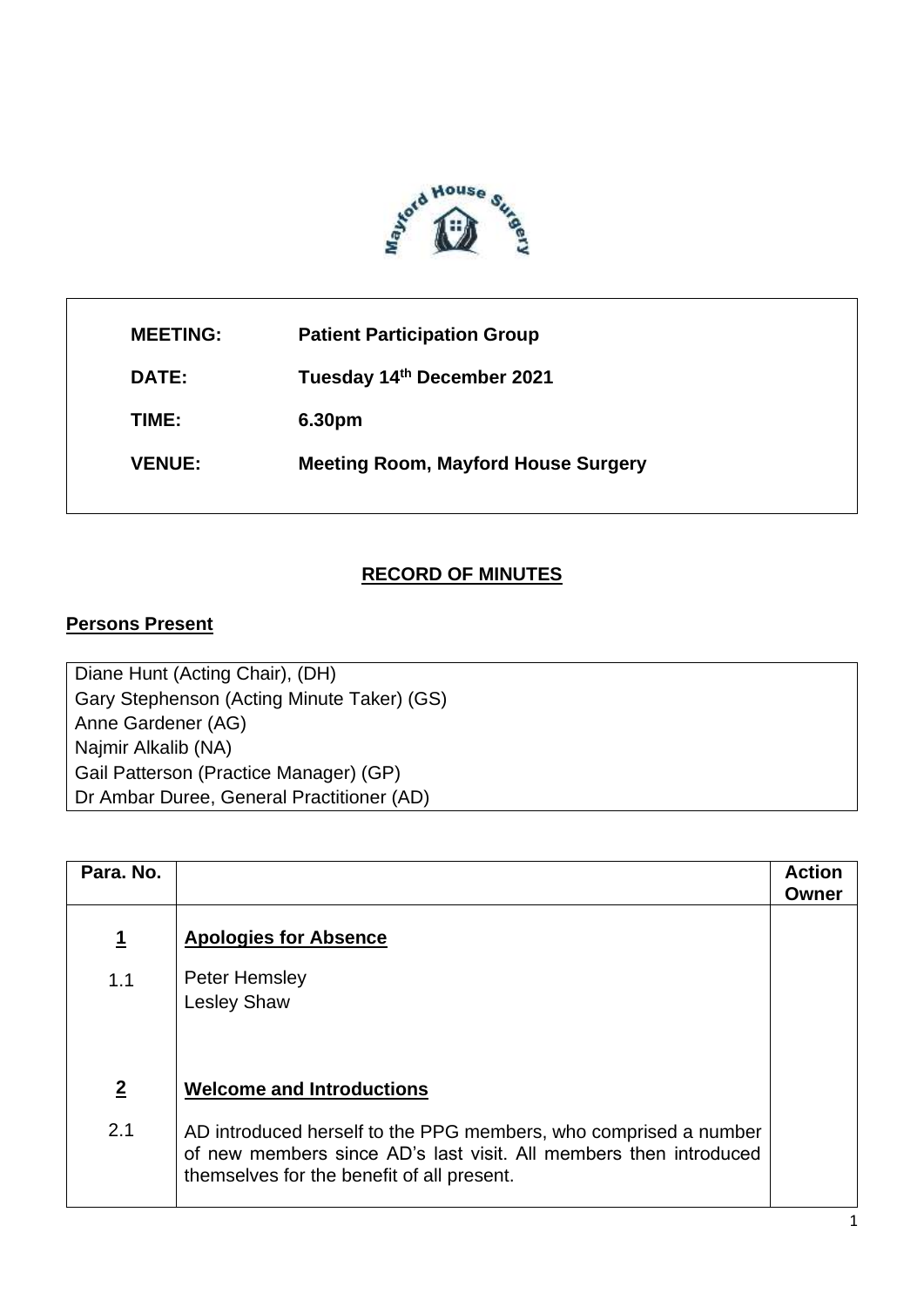| $\overline{3}$ | <b>Minutes of previous meeting dated 14 September 2021</b>                                                                                                                                                                                                                                                                                                                                                                       |           |
|----------------|----------------------------------------------------------------------------------------------------------------------------------------------------------------------------------------------------------------------------------------------------------------------------------------------------------------------------------------------------------------------------------------------------------------------------------|-----------|
| 3.1            | These had previously been circulated. It was agreed that they be<br>adopted as a true record of the meeting.                                                                                                                                                                                                                                                                                                                     |           |
| $\overline{4}$ | <b>Matters Arising</b>                                                                                                                                                                                                                                                                                                                                                                                                           |           |
| 4.1            | <b>Election of Chair and Minute Taker</b>                                                                                                                                                                                                                                                                                                                                                                                        |           |
| 4.2            | DH had previously volunteered to be Chair of the PPG. Following a<br>circulation to all PPG members, GP had received no other<br>representations or proposals from other members of the group, hence<br>DH was unanimously elected as Chair. DISCHARGE                                                                                                                                                                           |           |
| 4.3            | This now opened up a vacancy for the role of Vice Chair. AG<br>volunteered for the role, subject to alternative proposals from other<br>group members. An email would now be sent to all PPG members<br>should anybody else wish to put themselves or a colleague forward for<br>the role.<br><b>ACTION: Email to PPG.</b>                                                                                                       |           |
| 4.4            | GS volunteered to be Minute Taker for this and future group meetings.<br>This was unanimously approved by all present.                                                                                                                                                                                                                                                                                                           | <b>GP</b> |
| 4.5            | <b>Recruitment to the PPG</b>                                                                                                                                                                                                                                                                                                                                                                                                    |           |
| 4.6            | AD confirmed that the Practice Partners had previously discussed the<br>importance of the PPG and were also alert to the obligation to identify<br>and recommend any patients that they felt would be an asset to the<br>group. However, this had proved difficult to do in recent months due to<br>a lack of face-to-face contact with patients.                                                                                |           |
| 4.7            | AD assured the meeting that attention to this action would continue as<br>part of routine business, however she recommended an email be sent<br>to all GPs and Practice Clinicians to further remind them of this.<br><b>ACTION: Email to GPs and Clinicians - Completed.</b>                                                                                                                                                    | <b>GP</b> |
| 4.8            | <b>Appointments</b>                                                                                                                                                                                                                                                                                                                                                                                                              |           |
| 4.9            | AD explained that, since the last meeting, appointments have been<br>available to book up to two weeks ahead to allow patients to plan<br>around their own commitments. It was working well but was a fine<br>balance, and is certainly still a work in progress. The practice is still<br>carefully moving towards a preferred 50/50 split of face-to-face<br>appointments versus online/telephone appointments; however, face- |           |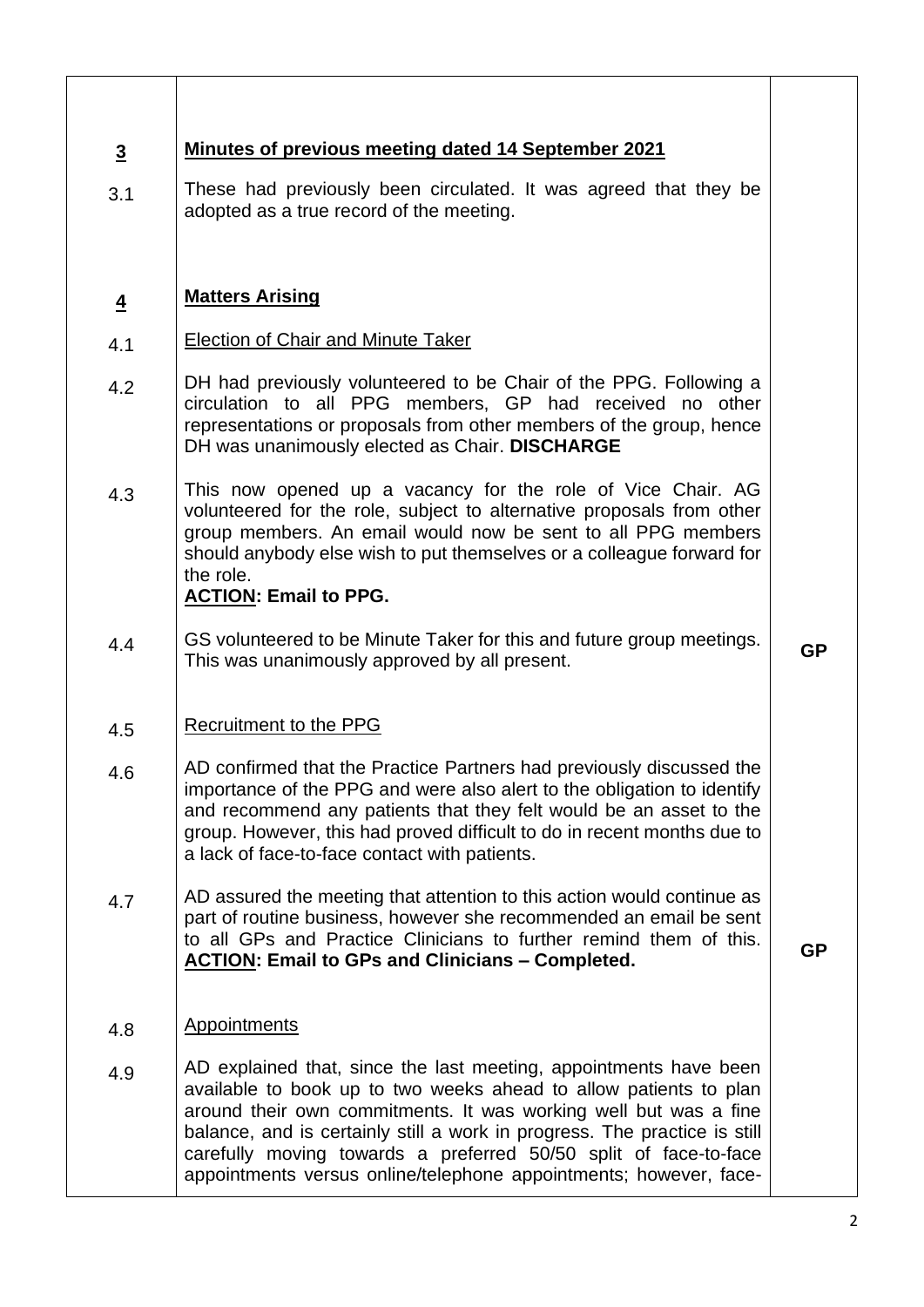|      | to-face appointments will always be dictated by the nature of the<br>complaint.                                                                                                                                                                                                                                                                                                                                                                                          |           |
|------|--------------------------------------------------------------------------------------------------------------------------------------------------------------------------------------------------------------------------------------------------------------------------------------------------------------------------------------------------------------------------------------------------------------------------------------------------------------------------|-----------|
| 4.10 | Interestingly, there is still a notable preference from patients for<br>telephone appointments, as these appear to form a better fit to their<br>own personal circumstances.                                                                                                                                                                                                                                                                                             |           |
| 4.11 | Capacity for online appointment bookings has now also increased as a<br>consequence of the greater uptake in telephone appointments.<br>ACTION: CARRIED FORWARD (For regular updates upon<br>progress)                                                                                                                                                                                                                                                                   | <b>AD</b> |
| 4.12 | <b>Virtual Receptionist</b>                                                                                                                                                                                                                                                                                                                                                                                                                                              |           |
| 4.13 | The Partners have agreed to take this forward early in the new year,<br>starting initially with a 12-month pilot based around Nurses'<br>appointments. Patients will be able to book, check or cancel<br>appointments using this system (24 hours a day, seven days a week),<br>in addition to leaving messages or requesting call-backs from<br>receptionists. This will all serve to significantly improve patient access<br>and take some pressure off the reception. |           |
| 4.14 | A communications strategy will be implemented to inform all patients<br>of the new facility at an appropriate stage.<br>ACTION: CARRIED FORWARD (For regular updates upon<br>progress)                                                                                                                                                                                                                                                                                   | <b>GP</b> |
| 4.15 | <b>Telephone Waiting Times</b>                                                                                                                                                                                                                                                                                                                                                                                                                                           |           |
| 4.16 | As agreed, GP had previously advised reception staff of the likelihood<br>of PPG members conducting telephone surveys to assess call waiting<br>times. PPG members then outlined some of their findings and<br>observations, which involved several calls going unanswered after 120<br>seconds of ringing.                                                                                                                                                              |           |
| 4.17 | All PPG members were, however, complimentary about the quality of<br>the call handling once the line had been answered.                                                                                                                                                                                                                                                                                                                                                  |           |
| 4.18 | GP advised that there were 4 telephone lines into the surgery for<br>patients, and an engaged tone would only be heard upon the fifth<br>simultaneous call upwards.                                                                                                                                                                                                                                                                                                      |           |
| 4.19 | Staffing levels and peak times of demand had continued to be an issue<br>and this would undoubtedly have contributed towards some of the<br>excessive call waiting times, however with the imminent adoption of the<br>Virtual Receptionist scheme, it is hoped this could be positively<br>addressed in the near future.                                                                                                                                                |           |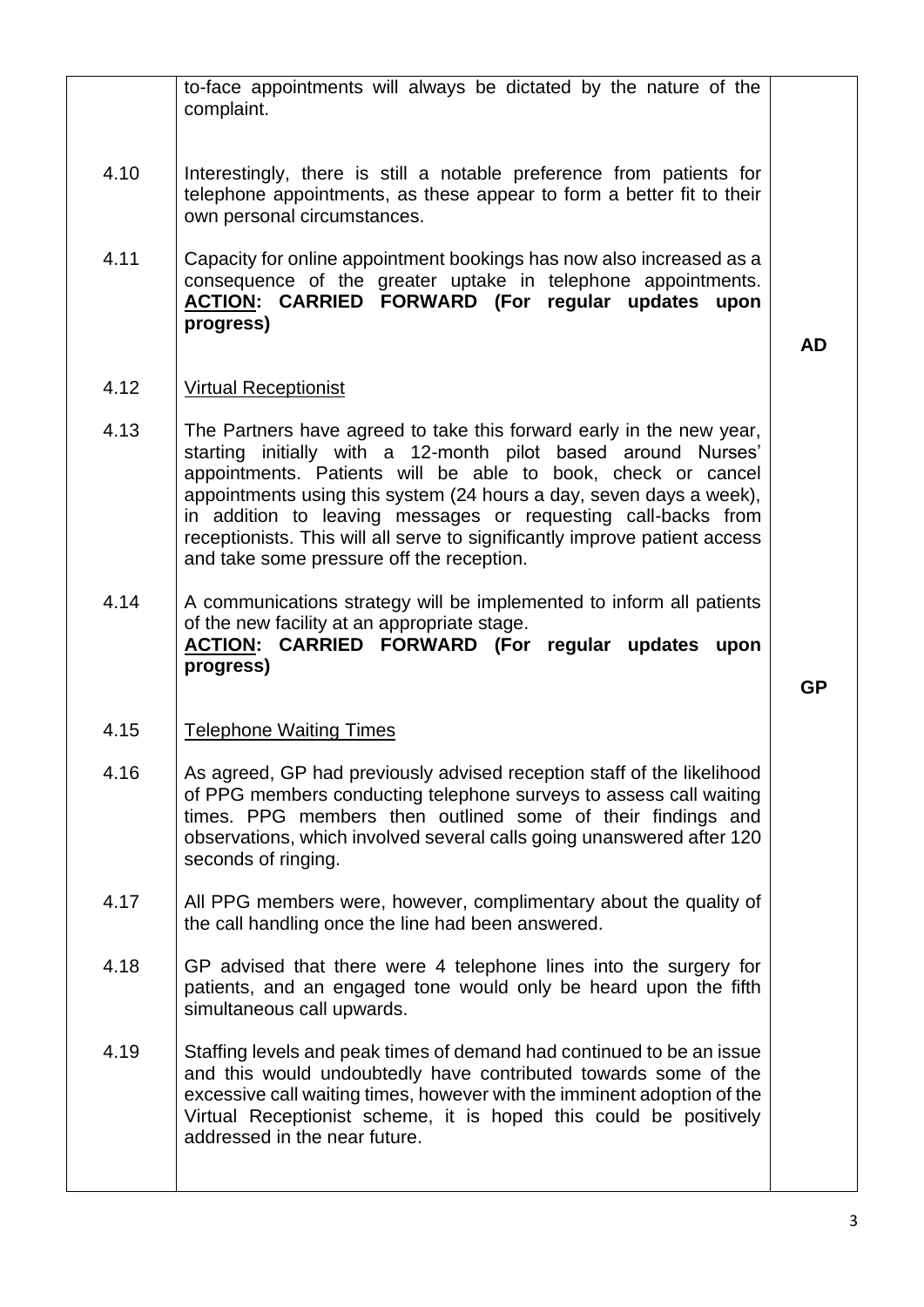| 4.20 | AD suggested the PPG discontinue making any survey calls for the<br>time being and instead conduct another similar survey 3 months after<br>the Virtual Receptionist scheme goes live. <b>ACTION: PPG to diary in</b><br>future survey, once Item 4.14 is implemented.                                                                                                                        | <b>DH</b> |
|------|-----------------------------------------------------------------------------------------------------------------------------------------------------------------------------------------------------------------------------------------------------------------------------------------------------------------------------------------------------------------------------------------------|-----------|
| 4.21 | <b>Friends and Family Test</b>                                                                                                                                                                                                                                                                                                                                                                |           |
| 4.22 | GP confirmed that the touch pad screen is broken and remains turned<br>off. The comments box will be used for the foreseeable future and GP<br>will ensure the labelling is amended to that of 'Patient Experience' in<br>order to make its purpose more obvious to patients using the Practice.<br><b>ACTION: Re-label the Comments Box.</b>                                                 | <b>GP</b> |
| 4.23 | <b>GP Survey</b>                                                                                                                                                                                                                                                                                                                                                                              |           |
| 4.24 | GP explained that, having canvassed opinion from other practices, it<br>would appear that making it easier for patients to book appointments<br>was generally the key to those other practices achieving positive scores<br>in the headline category of 'Access Experience'.                                                                                                                  |           |
| 4.25 | AD suggested that as patients had found it comparatively easy to book<br>appointments in the past, the abrupt changes to the process caused by<br>COVID measures and access restrictions had come as a dramatic<br>change – effectively from one extreme to the other - and this had<br>disproportionately altered their perceptions and satisfaction levels,<br>resulting in the poor score. |           |
| 4.26 | This low score, it was emphasised, was in stark contrast to all the other<br>areas surveyed.                                                                                                                                                                                                                                                                                                  |           |
| 4.27 | It is anticipated that the implementation of the Virtual Receptionist<br>scheme should go a long way to positively addressing this area, and<br>this will be reflected in any future GP Survey. DISCHARGE.                                                                                                                                                                                    |           |
| 4.28 | <b>Income Generation</b>                                                                                                                                                                                                                                                                                                                                                                      |           |
| 4.29 | AD reinforced the advice provided by GP at the previous meeting, in<br>that the income generation opportunities suggested by PPG members<br>were not permitted by the CCG.                                                                                                                                                                                                                    |           |
| 4.30 | The most recent regular method of generating income for the Practice<br>(renting out of rooms) was now also closed off as all rooms were<br>currently fully occupied by the Practice itself.                                                                                                                                                                                                  |           |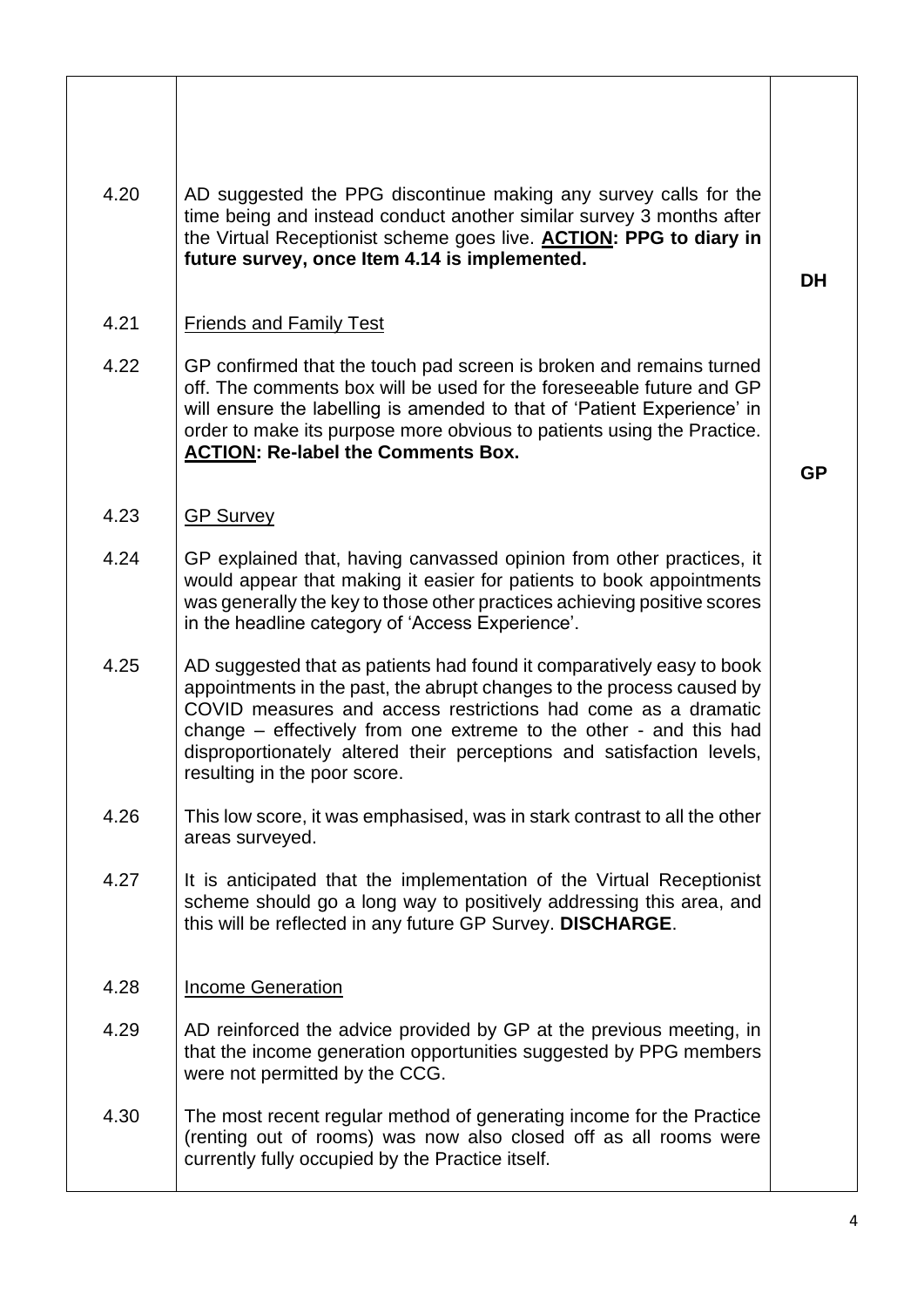| 4.31           | Flu jabs were still a reliable source of income however and, whilst this<br>service was already publicised on the Practice website - and we could<br>not overtly 'tout for business' at the expense of other 'commercial<br>competitors' - it was suggested that a text communication to all patients<br>simply further highlighting the existence of the service would be<br>undertaken.<br><b>ACTION: Text to all patients. - Completed</b> |           |
|----------------|-----------------------------------------------------------------------------------------------------------------------------------------------------------------------------------------------------------------------------------------------------------------------------------------------------------------------------------------------------------------------------------------------------------------------------------------------|-----------|
| 4.32           | <b>Carers Update</b>                                                                                                                                                                                                                                                                                                                                                                                                                          | <b>GP</b> |
| 4.33           | Dr Mitford is leading on the Carers' App pilot on behalf of the Practice.<br>It is still a work in progress.<br><b>ACTION: CARRIED FORWARD AS STANDING AGENDA ITEM</b>                                                                                                                                                                                                                                                                        |           |
| 4.34           | <b>Green Impact for Health</b>                                                                                                                                                                                                                                                                                                                                                                                                                |           |
|                | (The Green Impact Award was developed by the NUS in 2015 as part<br>of its 'Green Impact for Health' campaign. The University of Bristol,<br>Royal College of General Practitioners and the Centre for Sustainable<br>Healthcare joined with the NUS to back the initiative.)                                                                                                                                                                 |           |
| 4.35           | The garden has now been completed at the rear of the surgery<br>following excellent work from volunteers, led by Dr Mitford.                                                                                                                                                                                                                                                                                                                  |           |
| 4.36           | As a result of this valuable contribution towards the fight against climate<br>change, the Practice has been recognised with the award of a 'Green<br>Impact for Health Silver Standard' certificate by the National Union of<br>Students (NUS). DISCHARGE.                                                                                                                                                                                   |           |
| $\overline{5}$ | <b>Practice Update</b>                                                                                                                                                                                                                                                                                                                                                                                                                        |           |
| 5.1            | Update provided as part of general discussion re Agenda items.                                                                                                                                                                                                                                                                                                                                                                                |           |
|                | <b>PPG Current Membership Profile</b>                                                                                                                                                                                                                                                                                                                                                                                                         |           |
| 6.             | As agreed, the PPG had been provided by Josh with a basic<br>breakdown of the patient demographic profile for the Practice, covering                                                                                                                                                                                                                                                                                                          |           |
| 6.1            | the areas of Ethnicity, Age, and Disability.<br><b>Ethnicity</b>                                                                                                                                                                                                                                                                                                                                                                              |           |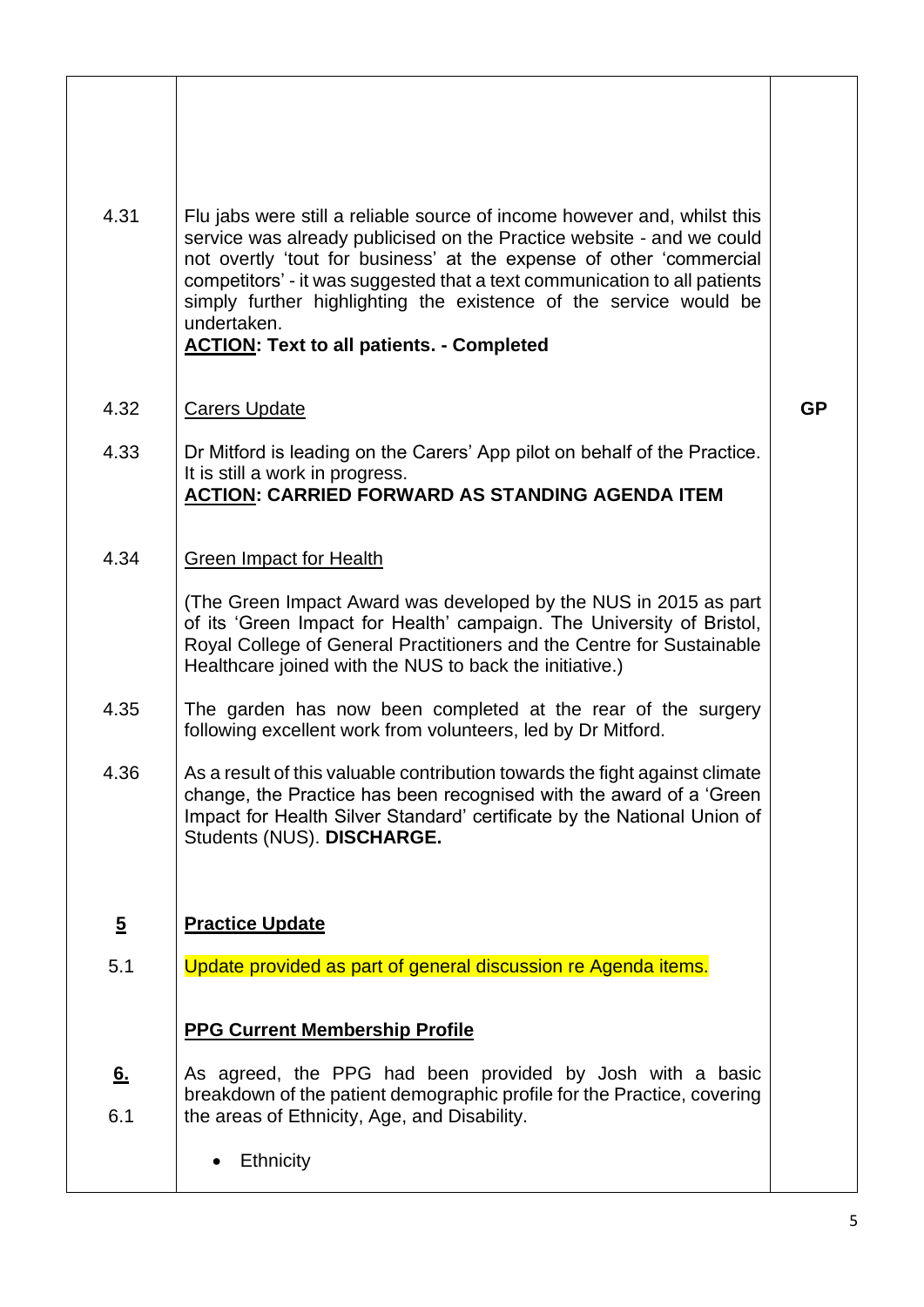| 6.2 |                                                                                                                                                                                                                                                                                                                                                                                                     |
|-----|-----------------------------------------------------------------------------------------------------------------------------------------------------------------------------------------------------------------------------------------------------------------------------------------------------------------------------------------------------------------------------------------------------|
|     | There are 17 separate ethnicity categories. The recorded ethnicity of a<br>patient is determined by the patient themselves. This data showed that                                                                                                                                                                                                                                                   |
| 6.3 | 58.19% of patients (5608) are recorded as 'British or Mixed British',<br>whilst a further 38.96% (3755) had their ethnicity 'Not Recorded'. The<br>next highest number concerned the ethnicity category of 'Other White'<br>with a total of 2.49% (240), followed by 'Other' with 0.45% (43) and<br>'Other Mixed' with 0.26% (25). All other ethnicity categories recorded<br>20 or fewer patients. |
|     |                                                                                                                                                                                                                                                                                                                                                                                                     |

6.4 6.5 The recorded age data, with an assumed much higher degree of accuracy - and adjusted to descending order of range size - was presented as follows:

|     | Age Range | Number | % of Patients |
|-----|-----------|--------|---------------|
| 6.6 | 50-69     | 2957   | 30.68         |
|     | $0 - 29$  | 2756   | 28.6          |
|     | 30-49     | 2049   | 21.26         |
|     | 70-89     | 1760   | 18.26         |
|     | $90+$     | 116    | 1.2           |
|     |           |        |               |

- Disability
- 6.7 6.8 This category caused the PPG some concern, as it was felt it couldn't possibly reflect the true picture across the patients within the Practice.
	- Only 14 patients were recorded across all listed categories of disability.
- 6.9 6.10 AD acknowledged that the full spectrum of disability data was understandably incomplete as patients may not necessarily have cause or desire to provide all the listed information, and its collection was not otherwise mandated.

6.11 A Government department, for example, would have much more accurate data in respect of disabilities, but this would never be matched by a medical practice, as not all disabilities would fall within their sphere of operations, nor might it come to their attention.

> It was, however, accepted that the Practice data did provide enough detail to afford a general overview suitable for the PPG's purposes.

## 6.12 **DISCHARGE**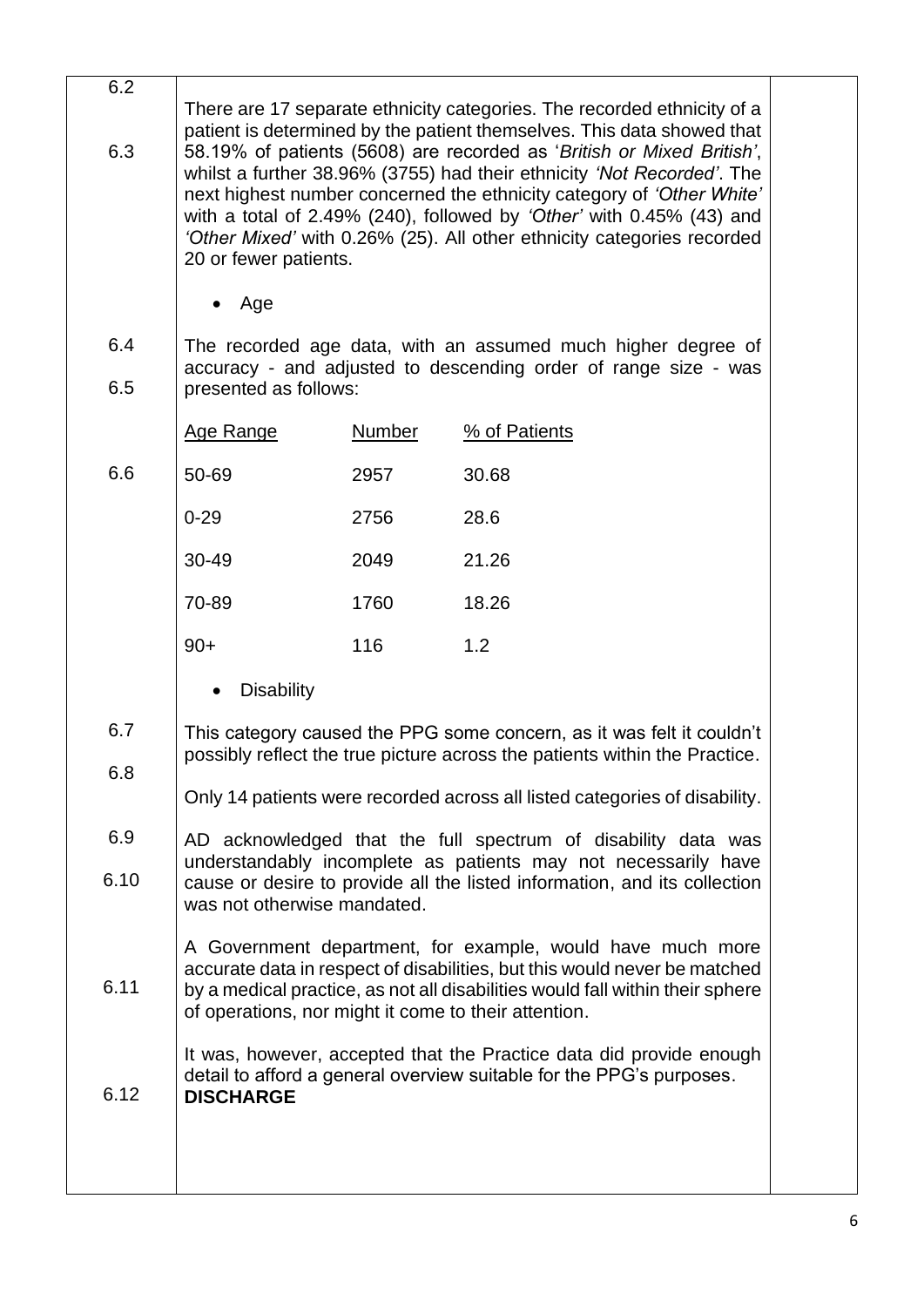| <u>Z.</u><br>7.1<br>7.2 | <b>Plans for Future Membership to Reflect the Diversity of the Patient</b><br><b>Profile</b><br>The patient demographic statistics would tend to suggest that the<br>current PPG profile meets that of the recorded patient profile in some<br>areas but not others.<br>Whilst the ethnicity profile is largely reflected in the current PPG<br>membership, it was however clear that the younger two age groups<br>(covering ages between 0-49), and patients with disabilities, were not<br>sufficiently represented. |          |
|-------------------------|-------------------------------------------------------------------------------------------------------------------------------------------------------------------------------------------------------------------------------------------------------------------------------------------------------------------------------------------------------------------------------------------------------------------------------------------------------------------------------------------------------------------------|----------|
| 7.3                     | Following some discussion on the anticipated reasons for this and the<br>best way forward, it was agreed that the PPG would initially explore<br>opportunities to recruit younger patients who may be seeking a career<br>in the medical profession.                                                                                                                                                                                                                                                                    |          |
| 7.4                     | This may only be for a short period, as life and careers would likely take<br>them away from the area, but it would provide a good introduction in<br>wider matters of general practice whilst also supplying valuable<br>perspective and input from historically absent age ranges.                                                                                                                                                                                                                                    |          |
| 7.5                     | Furthermore, and to supplement the existing advert for PPG volunteers<br>on the Practice website, a text communication to all patients is to be<br>compiled and disseminated, with a particular emphasis in seeking<br>membership from currently under-represented groups.<br><b>ACTION 1: To explore colleges and universities.</b><br><b>ACTION 2: To compile suitably worded text message</b>                                                                                                                        |          |
|                         |                                                                                                                                                                                                                                                                                                                                                                                                                                                                                                                         | DΗ<br>GS |
|                         | <b>Complaints Data</b>                                                                                                                                                                                                                                                                                                                                                                                                                                                                                                  |          |
| <u>8.</u><br>8.1        | As previously agreed, data was provided containing all the headline<br>categories of complaints and the respective numbers of complaints<br>received within those categories. These totalled 22 complaints for the<br>whole of 2021.                                                                                                                                                                                                                                                                                    |          |
| 8.2                     | AD explained that complaints as a whole are increasing year on year,<br>but this appears to be a societal trend and not necessarily a negative<br>reflection of the Practice.                                                                                                                                                                                                                                                                                                                                           |          |
| 8.3                     | It was difficult to benchmark complaints trends, as recording practices<br>and methods of investigation differ from practice to practice. However,<br>all complaints are thoroughly investigated at Mayford House Surgery,<br>but statistical or defined outcomes were not recorded at all.                                                                                                                                                                                                                             |          |
|                         |                                                                                                                                                                                                                                                                                                                                                                                                                                                                                                                         |          |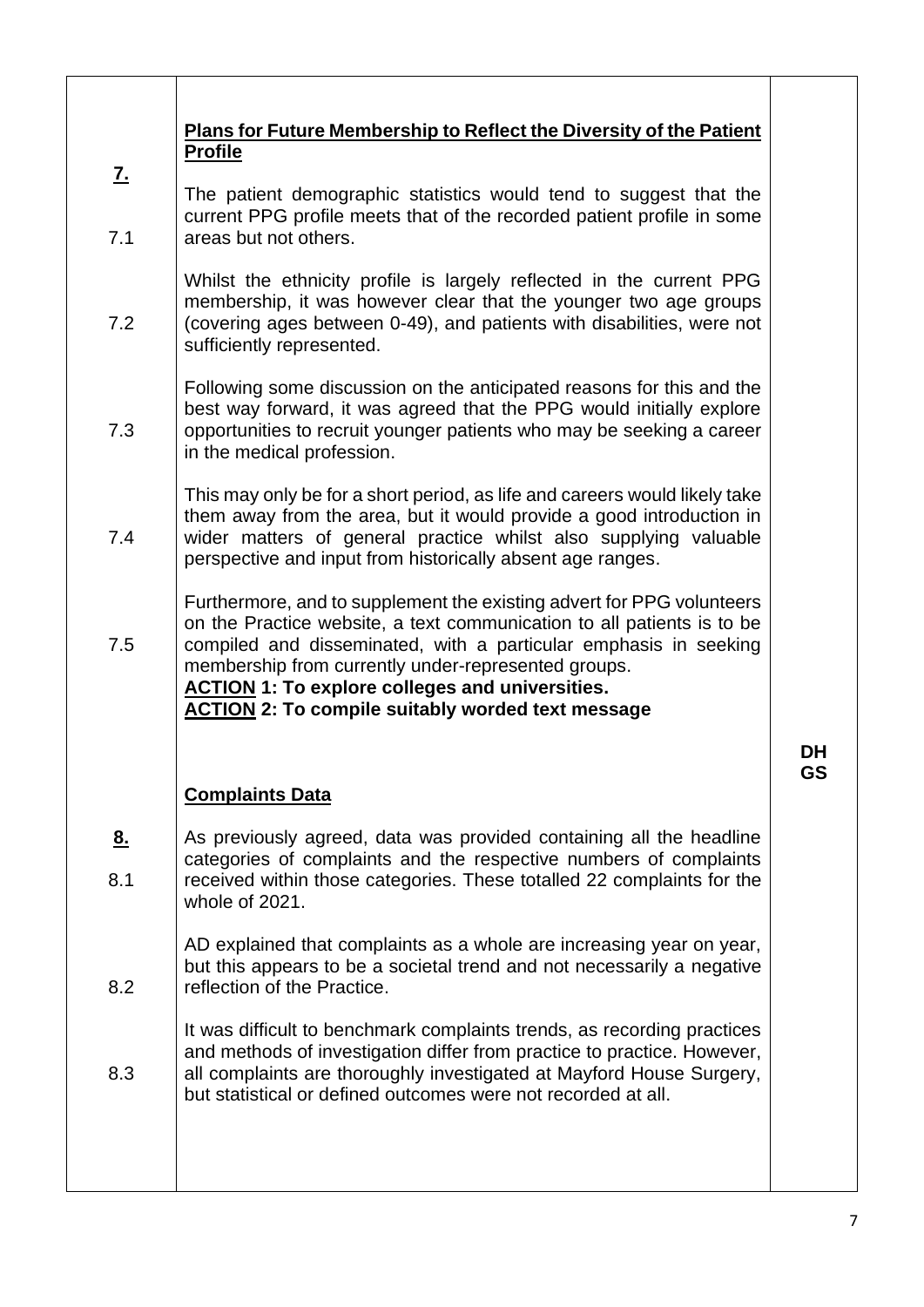| 8.4                     | Additionally, the Practice does not formally determine whether<br>complaints are substantiated or not, taking the view that if person has<br>felt it necessary to make a complaint, the best level of service is to<br>always investigate to a depth that meets the complainant's satisfaction<br>rather than officially recording whether or not their complaint was<br>actually justified.                                                                                                      |           |
|-------------------------|---------------------------------------------------------------------------------------------------------------------------------------------------------------------------------------------------------------------------------------------------------------------------------------------------------------------------------------------------------------------------------------------------------------------------------------------------------------------------------------------------|-----------|
| 8.5<br>8.6              | All complaints data, and any associated trends, are analysed at<br>quarterly meetings held within the Practice.<br>GS emphasised, for clarity, that the PPG did not see itself, nor wish to<br>see itself, as having any inspection oversight upon the management of<br>complaints by the Practice, but merely wished to understand the<br>processes and whether there are any trends that could be addressed<br>with their assistance.<br><b>ACTION: CARRIED FORWARD AS STANDING AGENDA ITEM</b> |           |
| <u>9.</u><br>9.1<br>9.2 | <b>Review of the Terms of Reference</b><br>The draft Terms of Reference had previously been circulated for<br>members' approval.<br>These were unanimously adopted and will appear of the Practice<br>website in due course.<br><b>ACTION: Upload Terms of Reference to Practice website.</b>                                                                                                                                                                                                     |           |
|                         | <b>Any Other Business</b>                                                                                                                                                                                                                                                                                                                                                                                                                                                                         | <b>GP</b> |
| <u>10.</u>              | <b>Annual Health Check</b>                                                                                                                                                                                                                                                                                                                                                                                                                                                                        |           |
| 10.1                    | AG asked whether there was a trigger age at which patients were<br>offered a full health check.                                                                                                                                                                                                                                                                                                                                                                                                   |           |
| 10.2<br>10.3            | AD explained that all patients were routinely offered such a check at 45<br>years of age, however if any patient contacted the Practice to request<br>such a check, a risk assessment would first be conducted. However, it<br>would be usual to err on the side of caution and to conduct a medical<br>examination in response to any elevated concerns a patient may have.                                                                                                                      |           |
| 10.4<br>10.5            | Medication reviews, on the other hand, were conducted annually.<br><b>Practice Newsletter</b>                                                                                                                                                                                                                                                                                                                                                                                                     |           |

┑